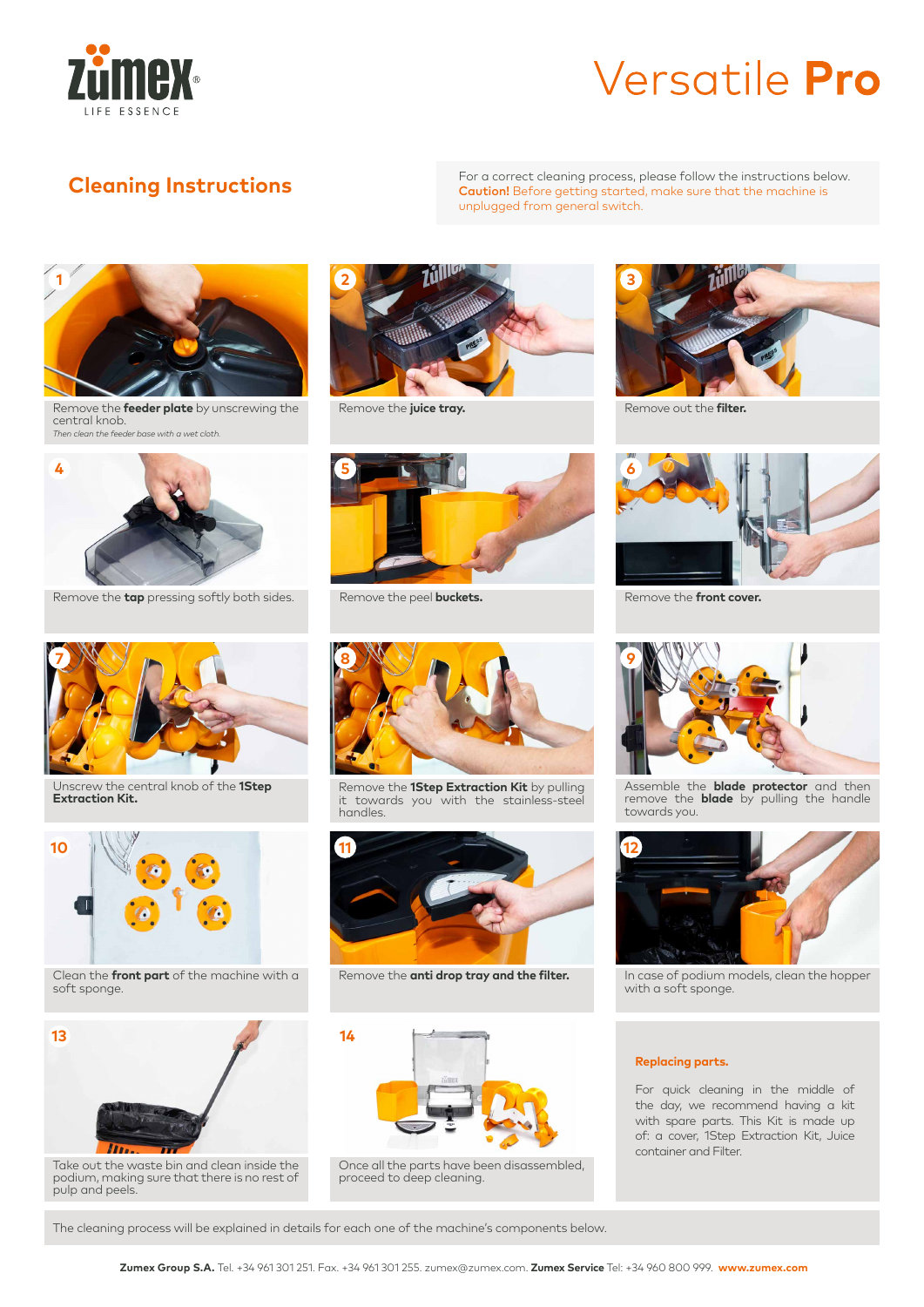

### **Cleaning instructions for components**



#### **Cleanliness and hygiene warnings.**

Zumex recommends cleaning the machine at least once or twice a day, depending on how much it is used in order to maintain optimal food hygiene conditions.



All the parts, except from the cover and the tap can be put in a **dishwasher** to clean them. Furthermore, if you have Silver or Graphite models do not put peel buckets as well.



Cleaning of the extraction area and any of its removable parts must be done with a **sponge.** Do not use scouring sponges that could scratch the surfaces.



Use a **degreaser product** for food use to be able to easily remove all traces of pulp and adhering wax. It is necessary to sanitize with a **disinfectant product** after each cleaning.



**Rinse with plenty of water** after sanitizing, in order to remove any remaining disinfectant.

### **Daily cleaning**

Blade, tap, juice container, filter, drip tray, feeder plate and front cover



Clean piece by piece, by hand or in the dishwasher. *\*Check the recommendations regarding parts that can be washed in the dishwasher (pag. 2)*



Clean the **feeding plate** in the dishwasher or with a soft sponge to remove the remaining particles still stuck to it.



Clean the **cover** with a soft sponge to avoid damaging the material. Rinse with plenty of water.

### 1Step Extraction Kit

For a **quick cleaning**, clean the 1Step Extraction Kit assembled in a single piece under a tap or in a dishwasher.



Clean the entire assembly with a sponge and soap in a single piece under a tap. Move the **pressing units** around to make sure that they are completely clean.



The assembly can also be washed in a single piece in a **dishwasher.**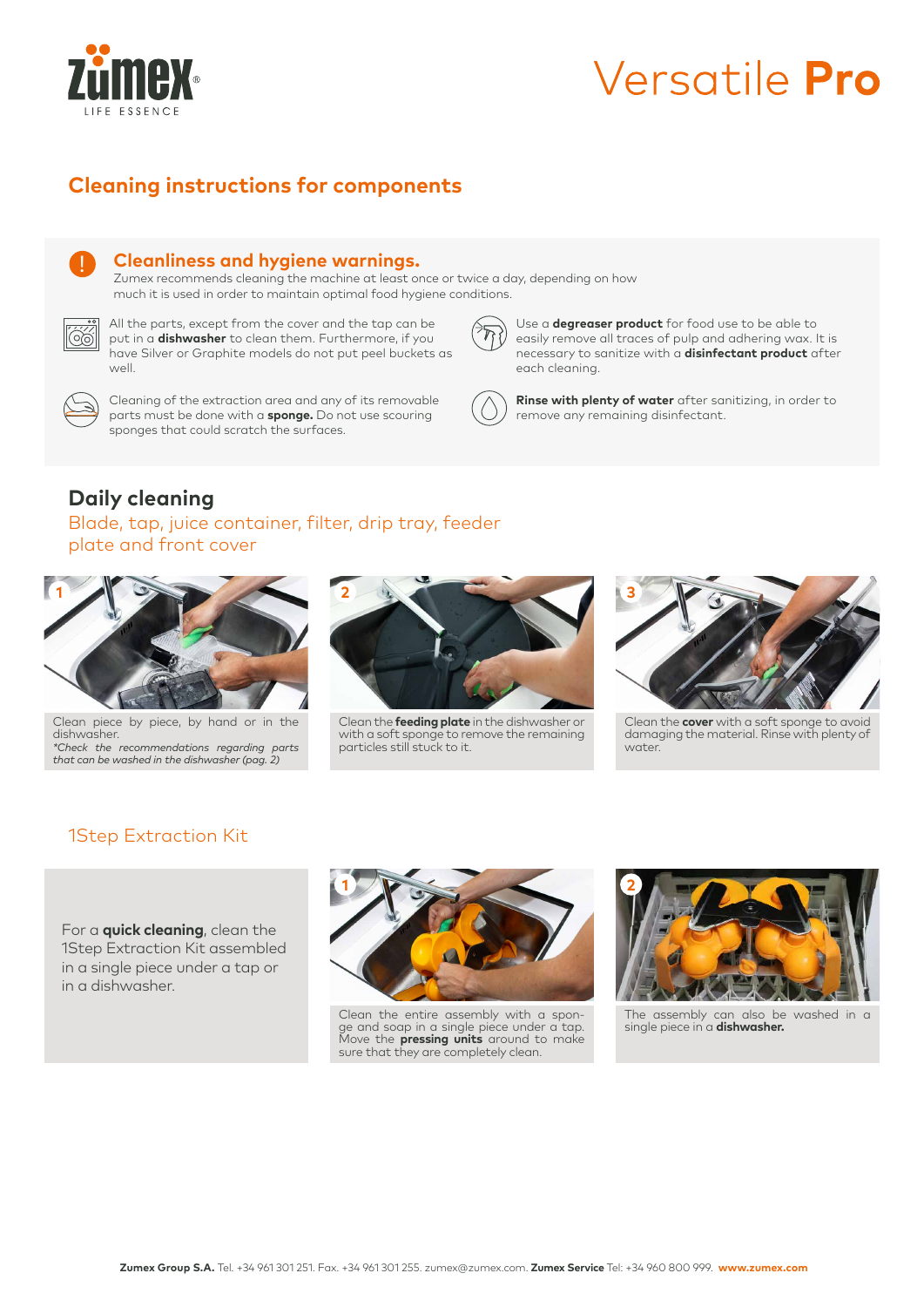

### **Recommended cleaning instructions**

### **Midday Cleaning**

Cover, 1Step Extraction Kit, Juice container, filter and tap



Remove the **juice container** and the **cover**. Remove 1Step Extraction kit and the blade.





Clean piece by piece, by hand or in the dishwasher. *\*Check the recommendations regarding parts that can be washed in the dishwasher (pag. 2)*

### **Recommended cleaning instructions**

#### 1Step Extraction Kit **Weekly cleaning**

**For deep cleaning,** disassemble the 1Step Extraction Kit and clean all the parts



Lift the stainless-steel **handles.**



Remove the **peel ejectors** located on the sides at the bottom.



Remove the **pressing units.**



Unscrew the **knob** located on the lower central part.



Clean **all the parts** with a sponge and soap, rinse after with clean water. All the parts can also be washed in a **dishwasher.**